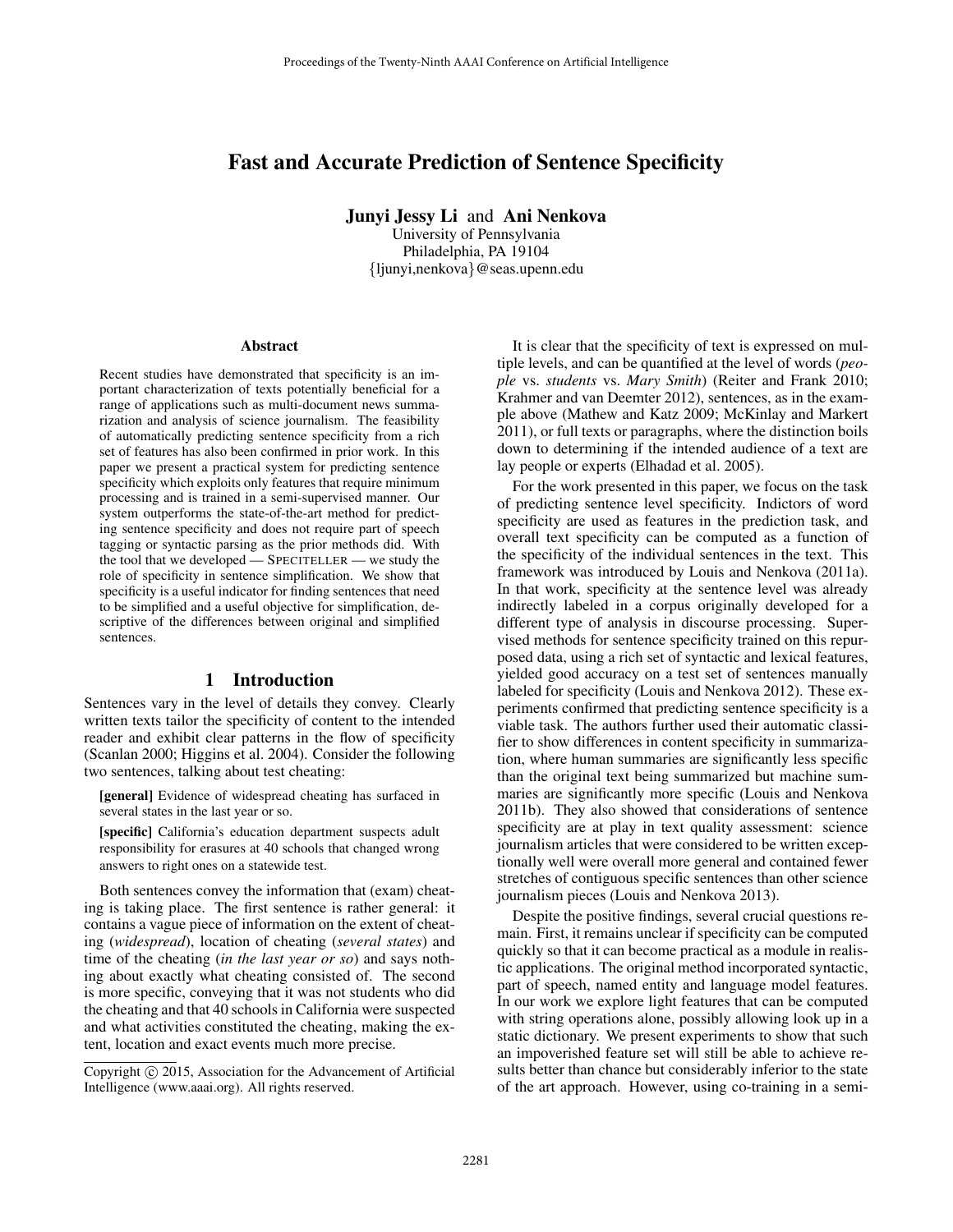supervised approach (Blum and Mitchell 1998), we can exploit unlabeled text corpora to increase the amount of available training data and significantly outperform the accuracy of prediction of the state of the art system.

The second question concerns the value of lexical features in predicting sentence specificity. The experiments presented by Louis and Nenkova show that word identity features are not robust. We separately study word identity features, dictionary look-up representation (polarity and concreteness) and word embedding and clustering representations. Our experiments show that the two latter representations of lexical content are powerful and robust when trained on a large dataset using a semi-supervised approach.

Finally, we turn to the question of validating the usefulness of sentence specificity prediction in a task-based manner. Sentence simplification, the task of identifying sentences that may be difficult for a target audience and rewording them to make them more accessible for the target audience, is a suitable task. We applied our automatic predictors of sentence specificity on sentence simplification data and showed that specificity scores at the sentence level are useful both for detecting sentences that need to be simplified and as a component of the objective during simplification.

In sum, in this paper we describe and provide a simple, accurate and practical predictor of sentence specificity: SPE-CITELLER<sup>1</sup>. Furthermore, we investigate the relationship between word properties and overall sentence specificity. We demonstrate that generalized representations of lexical identity are robust and useful representations for the task when coupled with semi-supervised techniques that allow us to considerably enlarge the training set. We also provide sentence-level task-based analysis of the utility of predicting sentence specificity in text simplification.

# 2 Data for sentence specificity

To train our semi-supervised model for sentence specificity, we follow prior work (Louis and Nenkova 2011a) and use a repurposed corpus of binary annotations of specific and general sentences drawn from Wall Street Journal articles originally annotated for discourse analysis (Prasad et al. 2008). We then make use of unlabeled data for co-training. The unlabeled data is extracted from the Associated Press and New York Times portions of the Gigaword corpus (Graff and Cieri 2003), as well as Wall Street Journal articles from the Penn Treebank corpus selected so that there is no overlap between them and the labeled training examples and the testing data.

For evaluation, we use the set of manual annotation of specificity by five annotators (Louis and Nenkova 2012). Annotations cover 885 sentences from nine complete news articles from three sources—Wall Street Journal, New York Times and Associated Press. In this dataset, 54.58% of the sentences are labeled specific. This is the same test data used for evaluation of earlier work on predicting sentence specificity, thus comparisons with prior work are straightforward.

The annotated training data comes from adjacent sentences in the same paragraph between which an implicit IN-

STANTIATION relation holds. In this relation the second sentence describes in further detail a set (of events, reasons, behaviors or attitudes) introduced in the first sentence (Miltsakaki et al. 2008), as illustrated in the example below:

[S1 He says he spent \$300 million on his art business this year. ] [S2 A week ago, his gallery racked up a \$23 million tab at a Sothebys auction in New York buying seven works, including a Picasso. ]

In our work we do not preserve any information on the adjacency of sentences. We simply use the first argument as an example labeled *general* and the second as an example labeled *specific*. There are 2,796 training instances in total.

# 3 Light features for sentence specificity

Our goal is to develop a set of simple features which do not incur much computational or memory overhead. For the prediction we use only sentence splitting, descriptive statistics of the sentence string, dictionary features and non-sparse lexical representations.

# 3.1 Shallow features

Sentence surface features We use seven features capturing sentence surface characteristics. Among these, the number of words in the sentence is an important feature because on average specific sentences tend to be longer. To approximate the detection of named entities, we introduce features to track the number of numbers, capital letters and nonalphanumeric symbols in the sentence as three features, normalized by the number of words in the sentence. Symbols include punctuation so this feature captures a rudimentary aspect of syntactic complexity indicated by the presence of commas, colons and parenthesis. We also include a feature that is the average number of characters in the words that appear in the sentence, with the intuition that longer words are likely to be more specific. We also include as features the number of stop words in the sentence normalized by the total number of words, with the intuition that specific sentences will have more details, introduced in prepositional phrases containing prepositions and determiners. We use a predefined list of 570 stop words provided by the NLTK package. We also include as a feature the count of the 100 words that can serve as explicit discourse connectives (Prasad et al. 2008) because explicit discourse relations within the sentence, such as elaboration or contingency, may signal that extra information is present for some of the clauses in the sentence.

Dictionary features These are lexical features that capture the degree to which words in the sentence have a given property. Louis and Nenkova (2011a) observed that general sentences tend to be more subjective. Like them, we also include the number of polar and strongly subjective words (normalized by sentence length), according to the General Inquirer (Stone and Hunt 1963) and MPQA (Wilson, Wiebe, and Hoffmann 2009) lexicons to define two sentence features.

We also include two other dictionary features that have not been explored in prior work. We use the word norms

<sup>1</sup> http://www.cis.upenn.edu/∼nlp/software/speciteller.html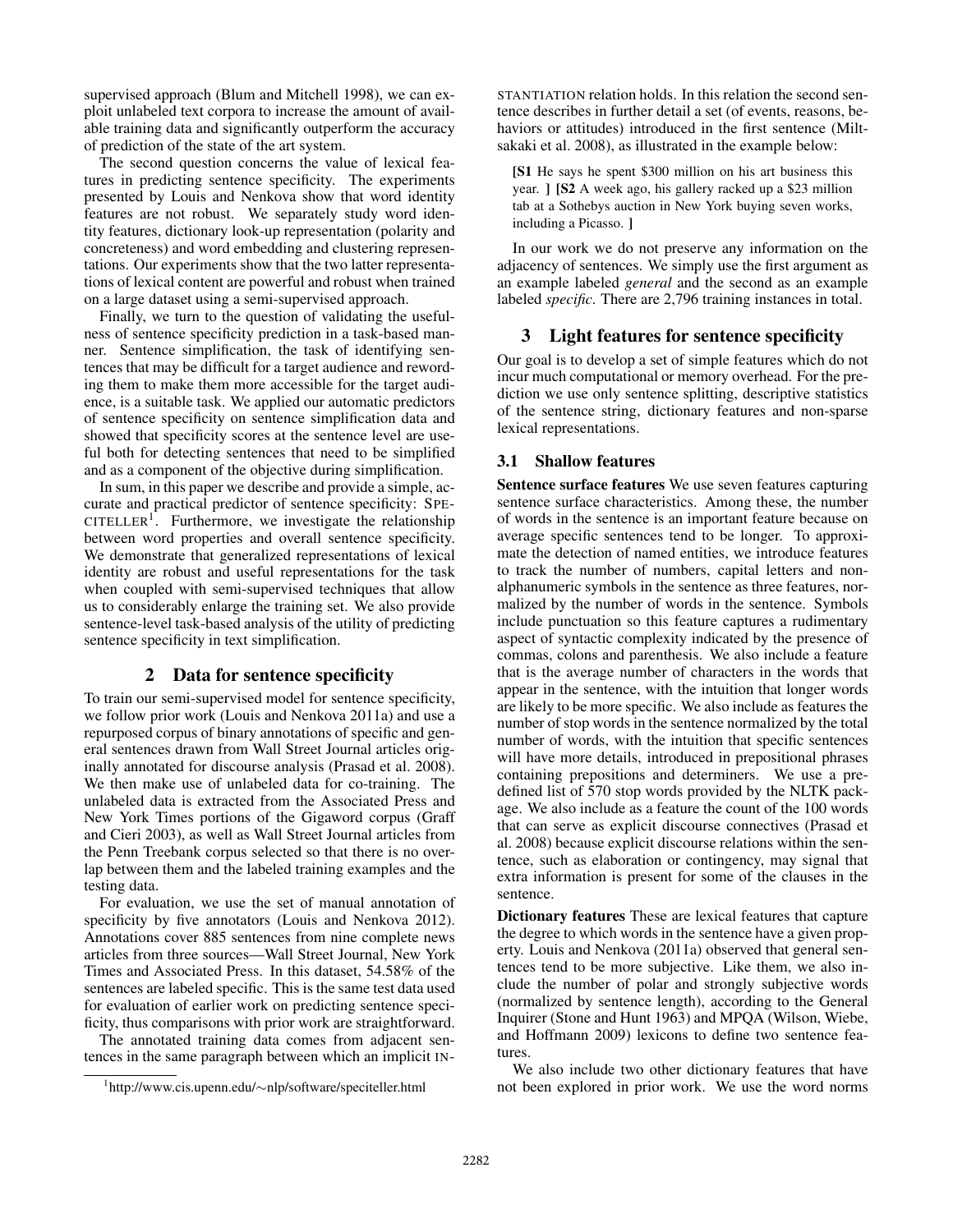from the MRC Psycholinguistic Database (Wilson 1988). These are average ratings by multiple subjects of the familiarity, concreteness, imageability and meaningfulness of the word given by multiple people. We computed the cumulative ratings for words in specific and general sentences in the supervised portion of our training data. The familiarity (how familiar the word was to the subjects) and imageability (to what extent the word evoked an image according to the subjects) were significantly higher for general sentences compared to specific sentences in the "general" portion of the training data. The difference with respect to the other properties was small. So we record the average word familiarity and imageability ratings in the sentence as features.

Finally, we capture the informational value of words as approximated by their inverse document frequency (idf) weight calculated on the entire set of New York Times articles from 2006 (Sandhaus 2008). Very common words have low idf weight and fairly rare words have high idf. We compute the minimum, maximum and average inverse document frequency values of words in each sentence, accounting for three new sentence features in this representation.

#### 3.2 Non-sparse word representations

It stands to reason that lexical features would be helpful in predicting sentence specificity, with general words characterizing general sentences. However, prior work (Louis and Nenkova 2011a) reported that word identity representations gave very unstable results for the sentence specificity prediction task. These findings can be explained by the fact that their method is fully supervised and the training set contains fewer than three thousand sentences. In that data, only 10,235 words occur more than three times. So in new test data many sentences would have few non-zero representations other than function words because few of the content words in the training data appear in them<sup>2</sup>. Overall there will be only weak evidence for the association between the feature and the specificity classes.

We explore two alternative representations that encode lexical information in a more general manner, tracking the occurrence of clusters of words or representing words in low dimensional dense vector space.

Word identity For comparison with prior work and as a reference for the non-sparse representations, we train a predictor for sentence specificity based on a word identity representation. Each word that occurs in the training data more than three times corresponds to a feature. The value of the feature is the number of times the word occurs in the sentence. When using the initial training data this representation is equivalent to the problematic one discussed in earlier work. During co-training, the training set is augmented and more words are included in the representation.

Brown clusters Brown clusters (Brown et al. 1992) are compact representations of word classes that tend to appear in adjacent positions in the training set. They were originally proposed as a way of dealing with lexical sparsity for bi-

| Features        | Accuracy | Precision | Recall |
|-----------------|----------|-----------|--------|
| SF              | 71.53    | 66.52     | 75.12  |
| WP              | 72.43    | 69.85     | 69.15  |
| Shallow (SF+WP) | 73.56    | 69.44     | 74.63  |
| ВC              | 70.85    | 66.59     | 71.89  |
| WE.             | 68.25    | 65.24     | 64.43  |
| $BC+WE$         | 71.64    | 70.03     | 65.67  |
| Word identity   | 63.39    | 58.48     | 66.92  |

Table 1: Supervised learning results: accuracy and precision and recall the general class, for sentence surface features (SF), word properties (WP), combined shallow features (SF+WP), brown clustering (BC), word embeddings (WE), words (Word identity).

gram language models. In our work, we use the precomputed hierarchical clusters provided by Turian, Ratinov, and Bengio (2010). The clusters are derived from the RCV1 corpus which consists of about 34 million words. Each feature in this representation corresponds to a cluster and the value of the feature is the number of occurrence in the sentence of any of the words in the cluster. The number of clusters is a parameter of the representation which we tuned with 10 fold cross validation on the labeled training data. We use 100 clusters for the results reported here.

Neural network word embeddings Real-valued word vectors are a natural product from neural network language models. In these models words are represented in low dimensional space that capture the distributional properties of words (Mikolov, Yih, and Zweig 2013). In our experiments we use the 100-dimensional word vector representations provided by Turian, Ratinov, and Bengio (2010). To represent a sentence in this space, we average the representations of the words in the sentence, i.e, component  $i$  of the sentence representation is equal to the average value of component i for the representations of all words in the sentence.

#### 3.3 Supervised learning results

First we evaluate the feature classes introduced above in a standard supervised learning setting. We used the labeled training set to train a logistic regression classifier. We choose logistic regression in order to use the posterior class probability of an example being specific as a continuous measure of sentence specificity in later experiments. The models are tested on the human labeled test data.

In Table 1 we list the overall accuracy and the precision/recall for the general sentences achieved with each feature representation. For this test set, the majority baseline would give a 54.58% accuracy.

The class of shallow features performs reasonably well, achieving accuracy of 73.56%. This result is better than individually using surface features or word property dictionary features alone. As reported in prior work, word identity features work poorly and lead to results that are almost 10% worse than the shallow features. The non-sparse representations perform markedly better. The Brown cluster representation almost closes the gap between the lexical and

 $2$ About 40% of our test instances have fewer than 4 content words that can be found in the labeled training data.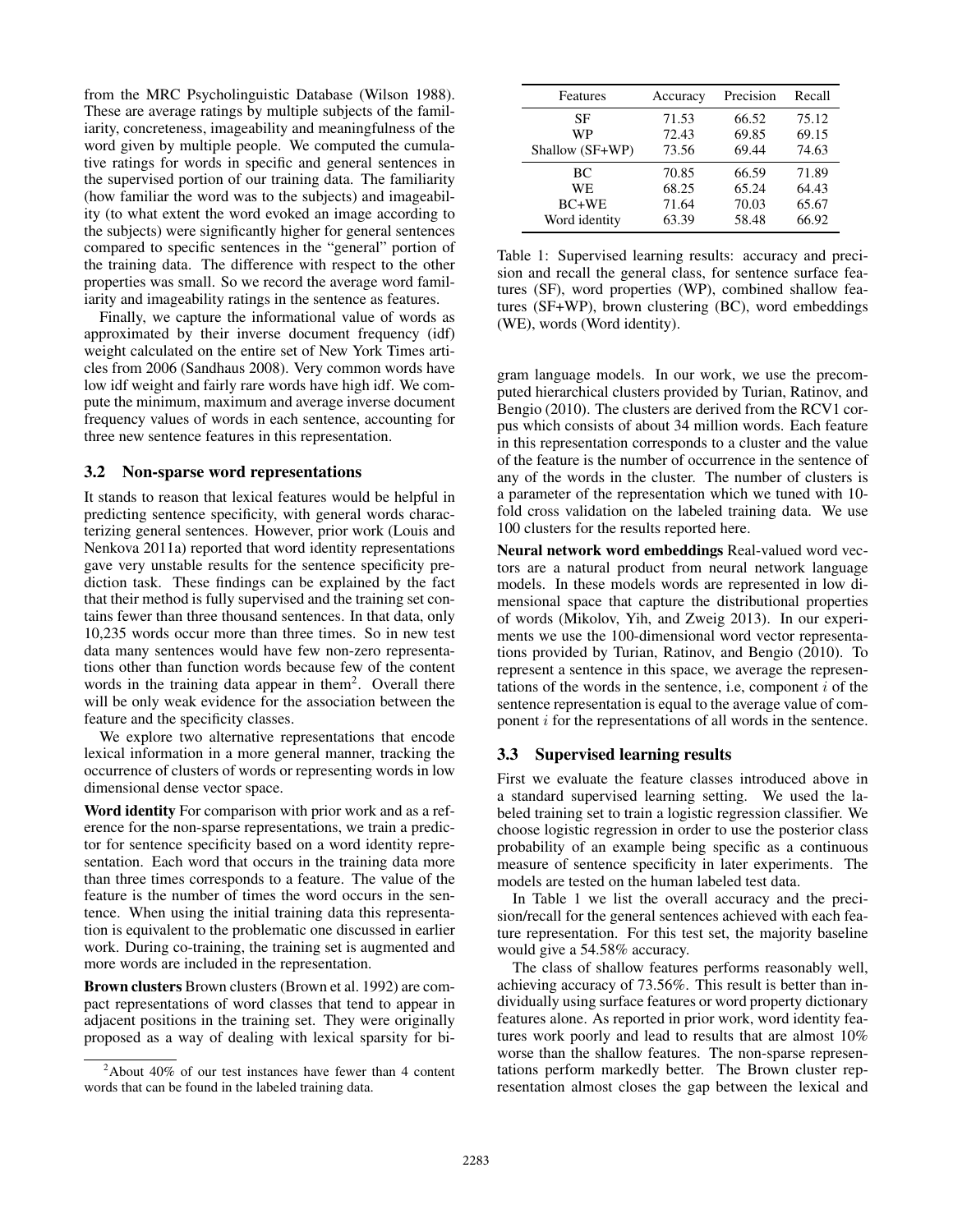shallow features with accuracy of close to 71%. Combining this with the word embedding representation leads to further small improvements. These results show that it is feasible to predict specificity based on cheaply computable features alone and that non-sparse representations of lexical information are more suitable for the relatively small training set.

## 4 Semi-supervised learning via co-training

In co-training, two classifiers are trained on a labeled dataset. Then they are used iteratively to classify a large number of unlabeled examples, expanding the labeled data on which they are re-trained. An important characteristic that ensures improved performance is that the two classifiers are independent relying on different views of the data to make decisions about the class. In our work, the shallow features and the non-sparse lexical representation provide such different views on the data, as reflected by the different precision and recall values shown in Table 1.

### 4.1 Co-training

The co-training procedure for identifying general/specific sentences is detailed in Algorithm 1. It aligns with the traditional algorithm, except that we have one additional constraint as how new labeled data are added. The procedure can be viewed as a two-phase process: a supervised learning phase and a bootstrapping phase.

During the supervised learning phase, two classifiers are trained on the data from the implicit INSTANTIATION discourse relation: one with shallow features  $(C_0)$ , the other with word representation features  $(C_1)$ .

For the bootstrapping phase, the classifiers will take turns to label examples for each other. In each iteration, one classifier  $(C_i)$  will label each instance in the unlabeled examples. Then, at most  $p$  positive examples and  $n$  negative examples most confidently labeled are removed from the unlabeled set and added to the labeled examples. Here we set the values  $p = 1000, n = 1500$ . This 1:1.5 ratio is selected by tuning the accuracy of prediction on the initial discourse training data after 30,000 new examples are added.

We impose a further constraint that the posterior probability of a new example given by  $C_i$  must be greater than a threshold  $\alpha_i$ . The value of  $\alpha_i$  is determined via 10-fold cross validation on the labeled training data. We choose the lowest threshold for which the prediction accuracy of the classifier on sentences with posterior probability exceeding the threshold is greater than 85%. This thresholds turned out to be 0.8 for both classifiers. To prevent a highly imbalanced data distribution, we use a procedure *downsample*( $K, \gamma$ ) in each iteration when newly labeled data is added, in which we restrict the number of samples added in the larger class to be at most  $\gamma = 2$  times the size of the smaller class.

The expanded labeled examples now contain the original labeled data from discourse annotations as well as initially unlabeled instances that were confidently labeled by  $C_i$ . Now, the other classifier  $C_{1-i}$  will be re-trained using the updated labeled examples, resulting in a new classifier  $C'_{1-i}$ .  $C'_{1-i}$  will then be used to label the remaining unlabeled examples, to expand the labeled training set for  $C_i$ .

Algorithm 1 Co-training algorithm for predicting sentence specificity

```
L \leftarrow Labeled training examples
U \leftarrow Unlabeled examples
F_1 \leftarrow shallow features
F_2 \leftarrow word representation features
for i \leftarrow 0 to 1 do
   Train classifier C_i over L using features F_iend for
while U \neq \emptyset and |U| shrunk in the last iteration do
   for j \leftarrow 0 to 1 do
      i \leftarrow 1 - jC_i labels each example in UP \leftarrow p examples in U most confidently labeled +1N \leftarrow n examples in U most confidently labeled -1K \leftarrow \{p \cup n \mid Pr_i(1|p_{\in P}) > \alpha_i, Pr_i(-1|n_{\in N}) > \alpha_i\}K' \leftarrow \text{downsample}(K, \gamma)L \leftarrow L + K', U \leftarrow U - K'Re-train C_j over L using features F_jend for
end while
```
The two classifiers will alternate in this fashion to label examples for each other from the unlabeled data, until no more unlabeled examples can be added.

The final prediction on the test data is decided based on the average posterior probability of labeling the sentence general from the two classifiers.

## 4.2 Experimental results

To illustrate the effect of the larger training set obtained in co-training, we plot the classifier performance as a function of the amount of unlabeled data used for the experiments. In Figure 1 we show the accuracies of our semi-supervised classifiers: *i)* the dotted line represents the classifier using word representation features (brown clustering and word embeddings); *ii*) the dashed line represents the classifier using shallow features; and *iii)* the solid line represents the final *combined* classifier. The number of unlabeled data added increases from 0 to 50,000 examples, with a 2,000 step size.

The leftmost dots in Figure 1 correspond to accuracies without adding any unlabeled data. Initially all three classifiers gain in performance as the size of the unlabeled data grows. The performance peaks when 34,000 unlabeled examples and flattens out after this point; increasing the size of the unlabeled data is not helpful beyond this point.

At first, in each iteration, the shallow classifier almost always outperforms the word representation classifier. However, as more unlabeled examples are added, the combined classifier gains better performance as the word representation classifier becomes better and more stable. This may be due to the fact that with more data, word representations capture more and more semantic information in the sentences. Eventually, the combined classifier is much better than either one of the individual classifiers.

We thus fix our final model as the combined classifier when the benefit of adding more unlabeled data in the cotraining algorithm begins to diminishes (i.e., at 34,000 unlabeled examples). In Table 3, we show the accuracy, pre-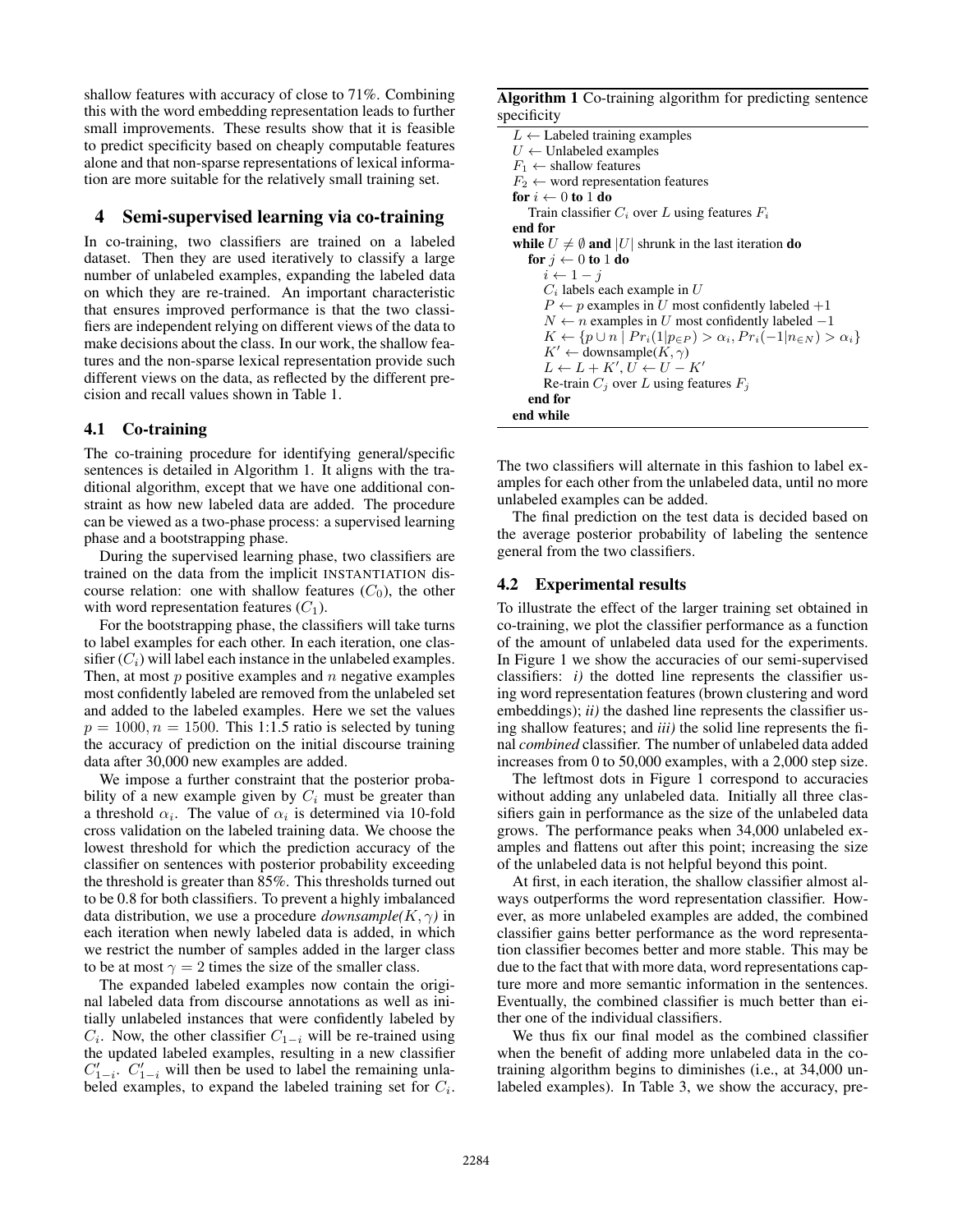| Newly labeled general sentences                                 | Newly labeled specific sentences                              |
|-----------------------------------------------------------------|---------------------------------------------------------------|
| 1. Edberg was troubled by inconsistent serves.                  | 1. Shipments fell 0.7 percent in September.                   |
| 2. Demands for Moeller's freedom have been a feature of leftist | 2. Indian skipper Mohammed Azharuddin won the toss and de-    |
| demonstrations for years.                                       | cided to bat first on a slow wicket.                          |
| 3. But in a bizarre bit of social engineering, U.S. occupation  | 3. He started this week as the second-leading rusher in the   |
| forces instructed Japanese filmmakers to begin showing on-      | AFC with 1,096 yards, just 5 yards behind San Diego's Natrone |
| screen kisses.                                                  | Means.                                                        |
| 4. Although many of the world's top track and field stars are   | 4. The other two, Lt. Gen. Cedras and Brig. Gen. Philippe Bi- |
| Americans, the sport has suffered from a lack of exposure and   | amby, resigned and fled into self-imposed exile in Panama two |
| popularity in the United States.                                | days before Aristide's U.S.-backed homecoming on Oct. 15.     |

Table 2: Examples of general and specific sentences newly labeled during the co-training procedure.



Figure 1: Accuracies with increasing size of unlabeled data.

cision, recall and F measure of the model on the human labeled test set. Also listed is the performance of the model proposed by Louis and Nenkova (2011a). A sign test was conducted and showed that both the combined model and the shallow model obtained via co-training is significantly better than Louis and Nenkova (2011a) at 95% confidence level. Furthermore, we observe a nearly 4% increase in F measure for the combined model and higher F measure for both the shallow and word representation model after co-training. At the end of the co-training stage, with only surface features, both shallow and word representation classifiers outperform that in Louis and Nenkova (2011a).

Again, to demonstrate the effect of using word representations, we run the co-training procedure where we substitute the word representation classifier with one that is trained from word identity representations as described in Section 3.3. Even with more data added, lexical identity representation do not perform that well. The increased size of the training data however helps to boost the performance of the the word identity representations immensely from the condition when only the original labeled data is used for training.

In Table 2, we show several examples of sentences from the unlabeled data that were labeled during co-training.

| Classifier    | Accuracy | Precision | Recall |       |
|---------------|----------|-----------|--------|-------|
| Combined      | 81.58*   | 80.56     | 78.36  | 79.45 |
| Shallow       | 80.45*   | 79.74     | 76.37  | 78.02 |
| $BC+NE$       | 79.55    | 77.42     | 77.61  | 77.52 |
| Word identity | 69.83    | 65.10     | 72.39  | 68.55 |
| L&N           | 77.40    | 74.40     | 76.62  | 75.49 |

Table 3: Accuracies for the best final stage of co-training. An asterisk (\*) denotes significantly better than the model proposed by L&N (Louis and Nenkova 2011a) at 95% confidence level according to sign test.

#### 5 Sentence specificity and text simplification

In this section we present a form of task-based evaluation for the accurate classifier for sentence specificity trained entirely on fast-to-compute surface features. We discuss the role of sentence specificity in text simplification applications. Specifically we wish to quantify the extent to which specificity changes during sentence simplification and to determine if sentence specificity is a useful factor for determining if a sentence needs to be simplified in the first place.

To give context to our findings, we also analyze the relationship between simplification and sentence length, automated readability index  $(ARI)^3$  and language model perplexity<sup>4</sup> . We carry out analysis on two aligned corpora: Simple Wikipedia/Wikipedia and Britannica Elementary/Encyclopedia Britannica.

The Wikipedia corpus (Kauchak 2013) features automatic aligned sentence pairs from the Simple Wikipedia and the original English Wikipedia. The dataset consists of 167,689 aligned pairs, among which about 50K are the same sentences across Simple and original Wikipedia.

The Britannica corpus is created by (Barzilay and Elhadad 2003). People were asked to align sentences that share semantic content from several articles in the Britannica Elementary and the original Encyclopedia Britannica. There is

<sup>&</sup>lt;sup>3</sup>We also considered Kincaid, Coleman-Liau, Flesh Reading Ease, Gunning Fog Index, LIX, SMOG and RIX. ARI was the readability measure that showed biggest difference in readability between original and simplified sentences.

<sup>4</sup>Our language model is trained on the New York Times articles from 2006. It is a trigram model using Good-Turing discounting, generated by SRILM (Stolcke and others 2002).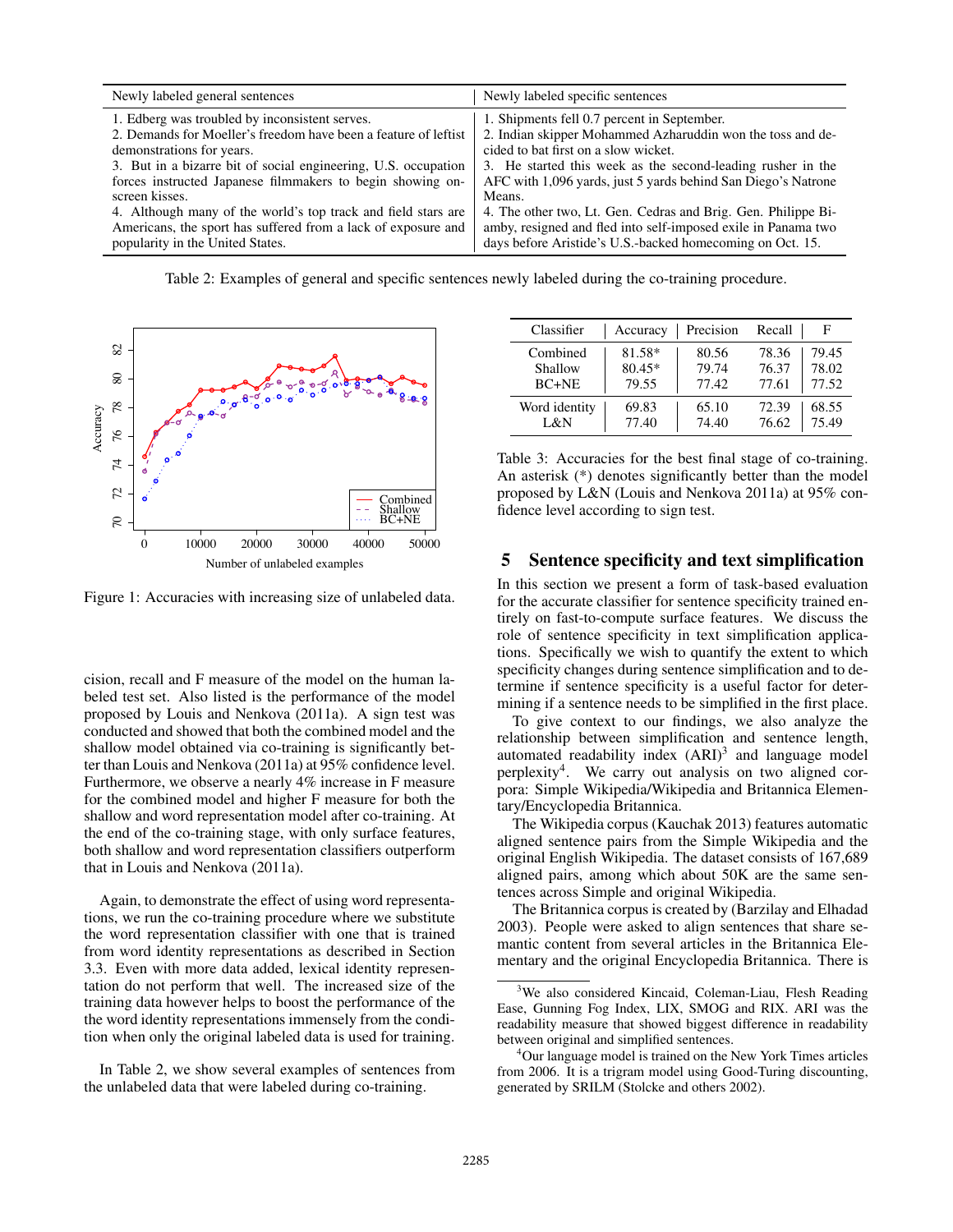|            |             | <i>%</i> pairs | $\mu$ -simplified | $\mu$ -original |
|------------|-------------|----------------|-------------------|-----------------|
| Wikipedia  | ARI         | 73.60          | 9.76              | 12.94           |
|            | specificity | 70.86          | 0.57              | 0.70            |
|            | perplexity  | 62.99          | 1272.61           | 1539.48         |
|            | length      | 55.19          | 23.74             | 27.57           |
|            | ARI         | 82.14          | 8.82              | 14.13           |
|            | specificity | 77.12          | 0.45              | 0.70            |
| Britannica | perplexity  | 74.29          | 635.50            | 1038.36         |
|            | length      | 73.42          | 19.75             | 30.10           |

Table 4: Mean values for each attribute and the percentage of pairs with lower attribute values for simplified sentences.

| attribute   | Wikipedia | <b>Britannica</b> |
|-------------|-----------|-------------------|
| ARI         | 0.6158    | 0.7019            |
| specificity | 0.6144    | 0.6923            |
| length      | 0.5454    | 0.6154            |
| perplexity  | 0.3966    | 0.3308            |

Table 5: Precision for identifying sentences to simplify.

only one pair where the two sentences are the same.

#### 5.1 Specificity as simplification objective

First, we studied the extent to which simple and original texts in the two corpora vary in terms of their automatically predicted specificity. We contrast these with the differences in average sentence length, average sentence readability and perplexity. For both corpora, we excluded pairs where the simplified version and the original are identical.

For both corpora, there can be more than one sentence on each side of an aligned pair. So to measure specificity, we first classify each sentence in each pair of the corpora using the final combined classifier obtained from co-training. Following the definition in Louis and Nenkova (2011a), the specificity of side  $i \in \{\text{simpified}, \text{original}\}\$  of a pair p is calculated as:

$$
spec(p_i) = \frac{1}{\sum_{s \in p_i} |s|} \sum_{s \in p_i} |s| \times Pr(\text{specific}|s) \quad (1)
$$

Here s denotes a sentence in  $p_i$ , |s| denotes the length of the sentence and  $Pr$ (specific|s) denotes the posterior probability of the classifier assigning sentence s as specific.

In Table 4, we show the average value of the attributes for simplified and original sides. For all attributes, we observe a significant ( $p < 0.01$ ) drop in their values for the simplified sentences. More importantly shown in Table 4 are the percentage of pairs for each attribute where the simplified side has a lower value than the original side. The higher the percentage, the more one would expect that the attribute needs to be explicitly manipulated in a procedure for sentence simplification. Not surprisingly, the highest value here is for ARI, as improved readability is the goal of simplifying sentences for junior readers. Specificity score closely follow ARI, with about 71% and 77% of the simplified sentences showing lower specificity in the Wikipedia and Bri-

| attribute A | attribute B | Wikipedia | <b>Britannica</b> |
|-------------|-------------|-----------|-------------------|
| length      | ARI         | 0.7897    | 0.7822            |
| specificity | length      | 0.6996    | 0.7669            |
| specificity | ARI         | 0.5975    | 0.6788            |
| specificity | perplexity  | 0.3695    | 0.5306            |
| perplexity  | ARI         | 0.2454    | 0.3597            |
| length      | perplexity  | 0.1073    | 0.2293            |

Table 6: Spearman correlation for the attributes.

tannica corpora respectively. The numbers are much higher than those for sentence length and perplexity.

#### 5.2 Identifying simplification targets

Now we analyze if specificity is an indicator that an *individual* sentence should be simplified in the first place. We train a predictor to detect a sentence that needs to be simplified with each of the sentence attributes in turn. Our positive training examples are those original sentences that have been simplified. All other sentences, including all of the examples where the simple and the original sentences are the same, serve as negative examples. We report the precision of each single-attribute classifier in identifying sentences in the original data that need to be simplified.

In Table 5 we show for each attribute, the precision for identifying sentences that need to be simplified, obtained by logistic regression via 10-fold cross-validation<sup>5</sup>. We also record in Table 6 the Spearman correlation between the attributes. For both corpora, sentence specificity is the second best attribute, closely following ARI with less than 1% difference in precision. Sentence length itself is not that good to identify which sentences require simplification. Perplexity from language model is the least helpful for this task. The correlation between specificity and ARI are not very high, indicating that the two attributes complement each other, each being useful as an indicator.

# 6 Conclusion

We presented a new model for identifying sentence specificity via co-training based on surface features that are easy and fast to compute. We make use of complementary surface features derived from sentence and word properties as well as non-sparse word representations. The result is a lightweight model free of heavy text-preprocessing requirements that significantly outperformed the model proposed in prior work, which we make available in our tool SPE-CITELLER. Using the model, we also analyze the impact of sentence specificity on sentence simplification. We showed that sentence specificity is not only a useful objective for simplification, but also indicative in identifying sentences that need simplification.

### References

Barzilay, R., and Elhadad, N. 2003. Sentence alignment for monolingual comparable corpora. In *Proceedings of*

<sup>&</sup>lt;sup>5</sup>We downsampled the negative class for the Wikipedia corpus such that the positive and negative classes are of the same size.